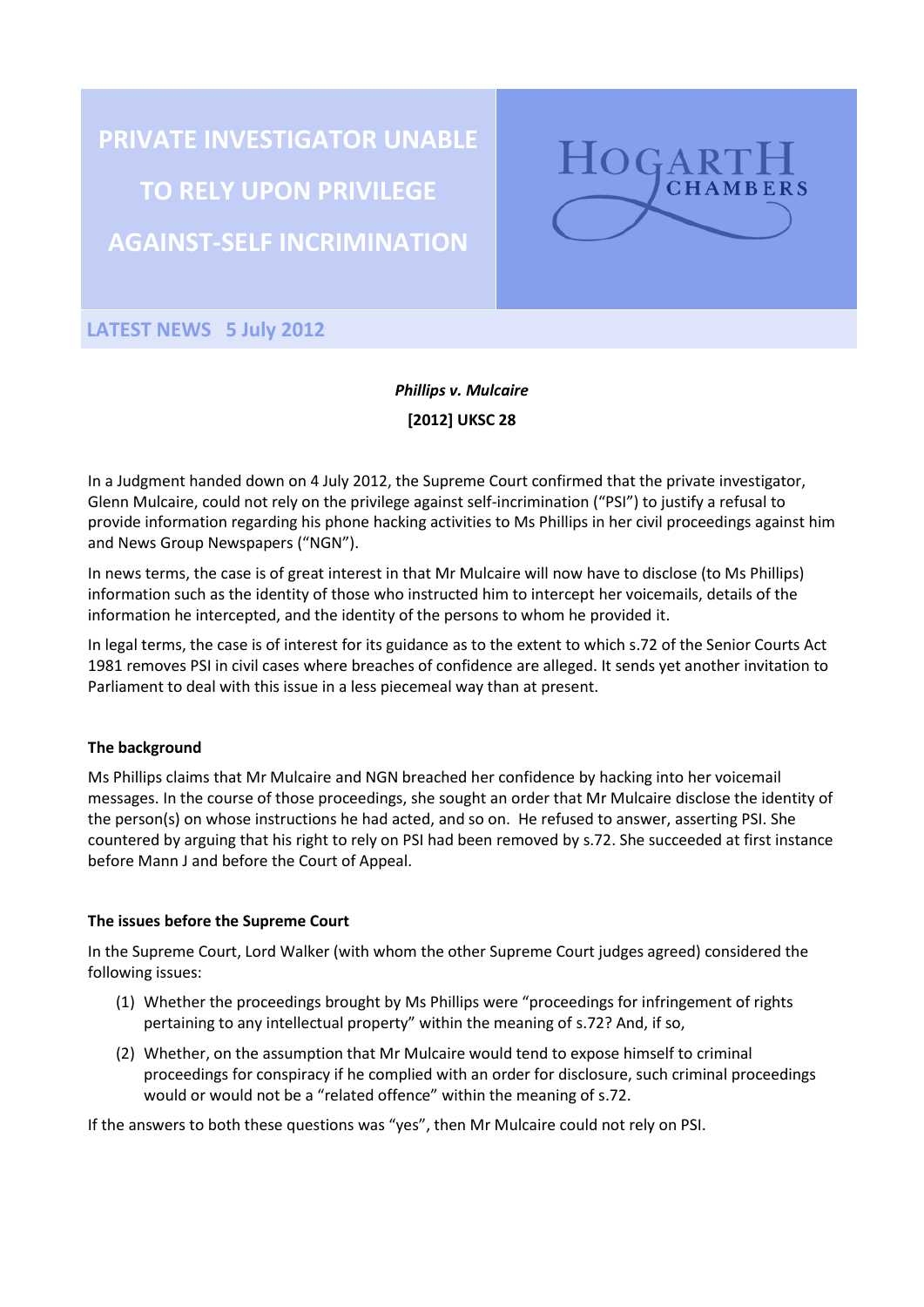## **Rights pertaining to any intellectual property**

Under s.72, the removal of PSI applies to "*proceedings for infringement of rights pertaining to any intellectual property*". For these purposes, s.72(5) provides that " *'intellectual property' means any patent, trade mark, copyright, design right, registered design, technical or commercial information or other intellectual property*".

Given this definition, the Court of Appeal held that s.72 applies to all breach of confidence claims - claims regarding technical or commercial confidential information (because these are expressly mentioned) but also claims regarding other forms of confidential information including what may be called "private" information (because these were "other intellectual property"). In the Supreme Court, Lord Walker concluded that it applies to technical or commercial confidential information but not to other forms of confidential information. The following points arise from his judgment.

- Although "information" is not, strictly, a form of property, Parliament had chosen to include technical and commercial information within the definition of "intellectual property" for the purposes of s.72 (at [20]).
- Nevertheless, the information had to be something in which the claimant had rights which could be infringed (at [20]). Thus, although the word "confidential" is not used in s.72, the reference to technical or commercial information must be a reference to technical or commercial information that is *confidential* in nature.
- S.72 did not, however, apply to other forms of confidential information including private information. Given the clear wording of s.72(5), confidential information can only be treated as "intellectual property" for the purposes of s.72 if it is of a technical or commercial nature (at [27]). This reflected the fact that the purpose of s.72 had not been to cover the whole of the law of confidence but rather to prevent remedies against commercial piracy being frustrated and "to fortify remedies against unlawful trading practices" (at [10], [28] and [29]).

## **What is technical or commercial information?**

Whilst it is hard to see any particularly compelling reason why PSI should be excluded in the case of technical or commercial confidential information but not in the case of personal confidential information, that distinction is now clearly established. The question of most interest to practitioners will therefore be what constitutes "technical or commercial" confidential information for these purposes.

In this regard, Lord Walker quoted with apparent approval the comment of Lord Neuberger MR in the Court of Appeal that

"As a matter of ordinary language, just as 'technical information' means information of a technical nature, it seems to me that 'commercial information' means information which is commercial in character, rather than information which, whatever its nature, may have a value to someone. In other words the word 'commercial' appears to be a description of the character of the information rather than the fact that it has value".

On this basis, information in the nature of a trade secret will clearly fall within s.72. This will encompass information as to products and services and a "wide range of financial information about the management and performance of a business and plans for its future" (at [22]). More difficult is the position as regards confidential information about a person's private life. As Lord Walker made clear (at [25]), such information cannot be classed as *commercial* information simply because it could be turned to financial advantage by being disclosed, in breach of confidence, to the media. However, his comments (at [30]-[31]) clearly recognise that there may be occasions when information that would be private in the hands of one person will nevertheless be commercial information in the hands of someone else. Indeed, he stated (at [31]) that "[f]or a few celebrities, their colourful private lives are part of their stock in trade" and although he referred to these as "borderline cases", it is hard to see why such information would not be treated as commercial information. This may be contrasted with a case of a celebrity such as Ryan Giggs who has not sought to commercialise his private life and where information about that life although extremely valuable to the media could not be called commercial information. A more difficult case may be one similar to *Douglas v*